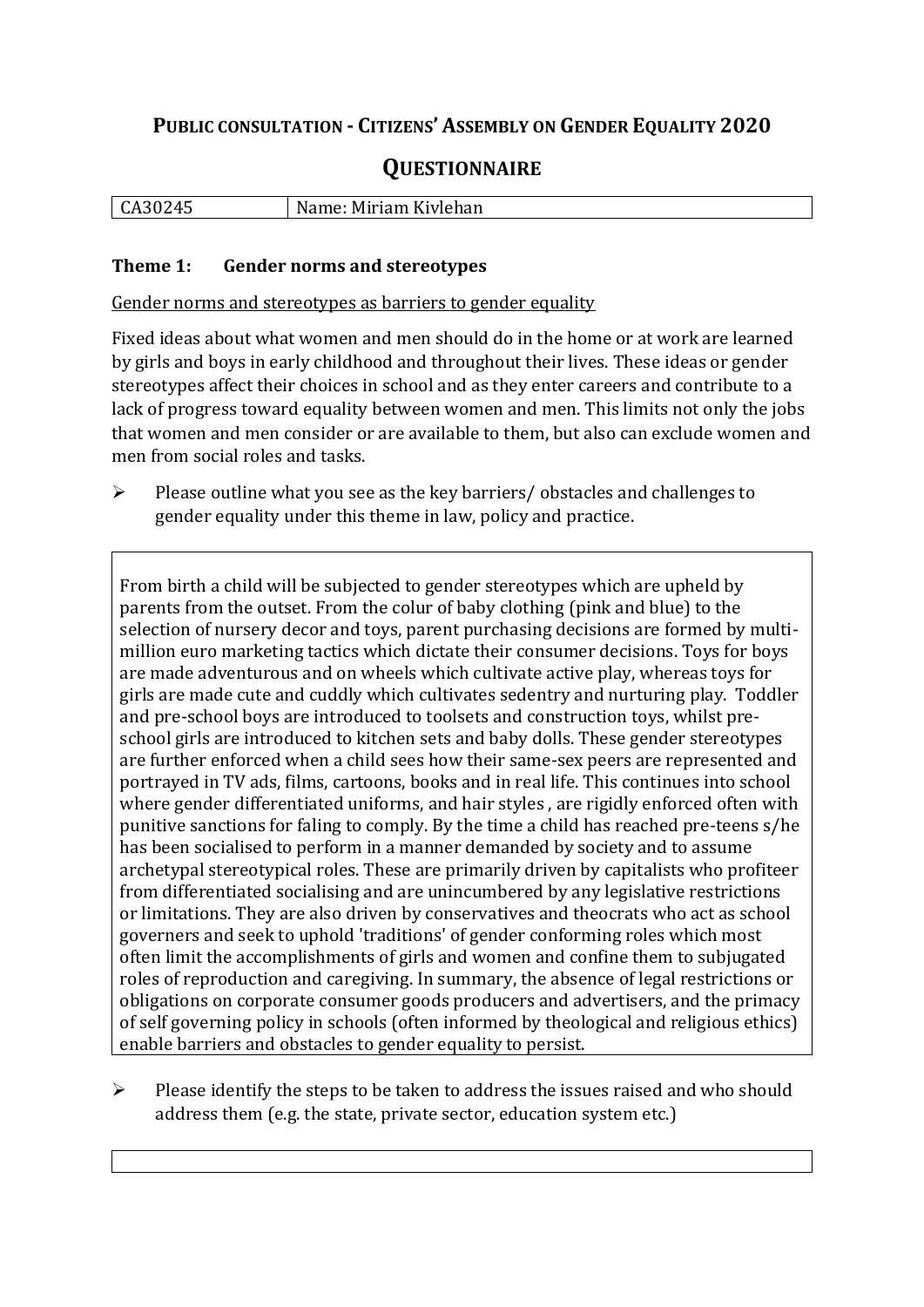1. The prohibition of creating and marketing toys with gender stereoptypes built by design. A standards Authority should be charged with rejecting such products at any point in the stage of design and devrlopment, and/or prohibiting their sale in this jurisdiction. 2. Introduce a new enforceable Trading Standard for children's toys and paraperhalia creators, which rewards companies who achieve new production standards. 3. The State should assume primacy of law, in particular under the Education Act, with new amendments to the Act to prohibit school governers from enforcing sex differentiated policies and practises

#### **Theme 2: Work: Occupational segregation by gender, gender discrimination and the gender pay gap**

Women and men are often concentrated into different kinds of jobs and within the same occupations, women are often in work that is less well paid and has less opportunities for career advancement. Women often work in areas where they can work part-time so as to fit in with their caring responsibilities. While many men work in low paid jobs, many professions dominated by women are also low paid, and professions that have become female-dominated have become lower paid. This worsens the gender pay gap (the average difference between the wages of women and men who are working).

➢ Please outline what you see as the key barriers/ obstacles and challenges to gender equality under this theme in law, policy and practice.

The paradigm of the world of work as we know it, is unfit for a 21st century society and by extension, the possibility of achieving greater equality is triaged out by design. A legacy of the Industrial Revolution where the economic currency of labour was vested in large congregations of workers located in a factory environment, engaged in processes designed for productivity of tangible goods, has little to offer a 21st century workforce. A process of both creative and divergent thinking is required to reimagine the world of work, to create a new paradigm where more people can participate at levels which harness their capacity and rewards them accordingly financially, socially and psychologically. Pay equity of itself may not be the sole object of an enlightened and radical shift in work practices. If debt must be increased in order to achieve pay equity in the current paradigm, the net enrichment may be marginal. Paying a large mortgage on a home that is empty 50 hours per week, in addition to paying for childcare and long commutes, in order to acquire a higher salary will not reap a financially better return nor a more rewarding lifestyle where servicing the higher salary comes at a premium opportunity and psychologically deflating cost. For women to greater benefit from economic opportunities requires a paradigm shift in how work is structured in order to optimise the opportunities to participate whilst relinquishing them from debt or costs incurred in doing so. This goes beyond the limitations of what we currently understand as flexi-time and structured part-time hours and moves towards a system where all of women's labour is valued and rewarded financially as both an economic and social benefit where such work is in a traditionaly unpaid caring role, and/or combined with labour sourced by others in unconventional trading arrangements. It is insanity to continue to view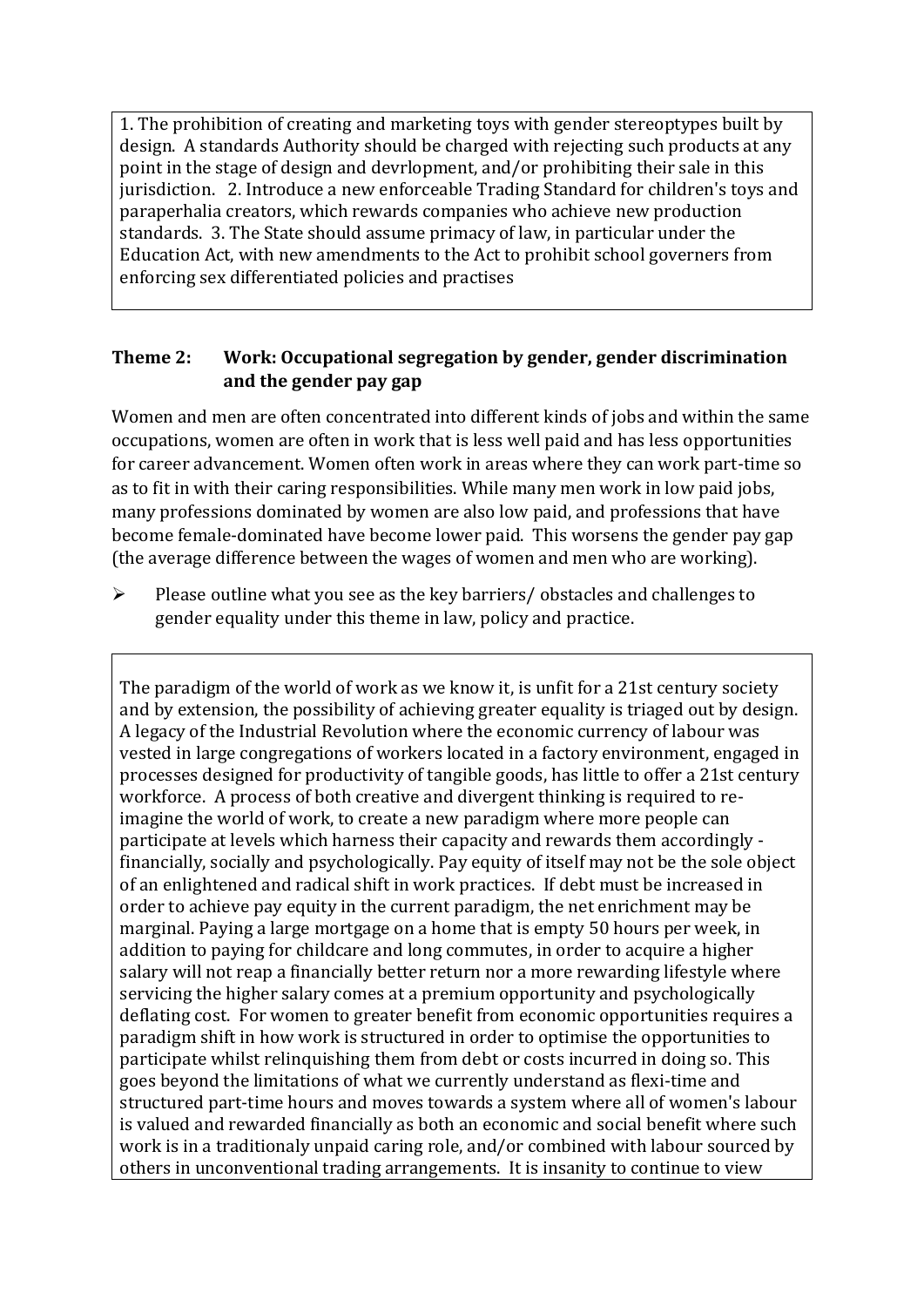indentured mortgaged homes which lie idle whilst parents work elsewhere to pay for them, as a sustainable model for future development, when the infrastructure of housing could be viewed as a workplace and its occupants a valuable workforce to employers willing to pay decent wages for remote work. A critical factor in re-imaging work dynamics is a process of shiftin from the presenteeism of conventional work practices and coupling home and workplace within residential settings.

➢ Please identify the steps to be taken to address the issues raised and who should address them (e.g. the state, private sector, education system etc.)

External ommercial forces are already disrupting workplace practices as the 'gig' or 'collaborative economy' expands. As is always the case with capitalism, the market will have profitability as its core object and has no legal requirement to address legacy issues of inequality. The State must collaborat with employers and educators to develop committments, policies and practices which intentionally design these new systems to explicitly benefit more women and for higher reward

## **Theme 3. Care, paid and unpaid, as a social and family responsibility**

Care -- the social responsibility of care and women and men's co responsibility for care, especially within the family

Women remain disproportionately responsible for unpaid care and often work in poorly paid care work. For working parents or [lone parents,](https://aran.library.nuigalway.ie/bitstream/handle/10379/6044/Millar_and_Crosse_Activation_Report.pdf?sequence=1&isAllowed=y) balancing paid work with parenting and or caring for older and dependent adults presents significant challenges. Women are [most disadvantaged by these challenges,](https://eige.europa.eu/gender-equality-index/game/IE/W) yet men also suffer from lack of opportunities to share parenting and caring roles. Despite recent legislation and policy initiatives to support early years parental care, [inequalities in the distribution of unpaid](https://www.ihrec.ie/app/uploads/2019/07/Caring-and-Unpaid-Work-in-Ireland_Final.pdf)  [care](https://www.ihrec.ie/app/uploads/2019/07/Caring-and-Unpaid-Work-in-Ireland_Final.pdf) continue between women and men. The cost of childcare has been identified as a particular barrier to work for women alongside responsibilities of caring for older relatives and dependent adults.

➢ Please outline what you see as the key barriers/ obstacles and challenges to gender equality under this them in law, policy and practice.

Unpaid care work is not quantified or calculated as a net contribution to the national economy or to Gross Domestic Product. Unpaid care workers are denied both the financial rewards and pension rights of other industry sector contributors. Care labour MUST be paid for by all the benficiaries of the State and it's value recorded as an economic and fiscal contribution

 $\triangleright$  Please identify the steps to be taken to address the issues raised and who should address theme (e.g. the state, private sector, education system etc.)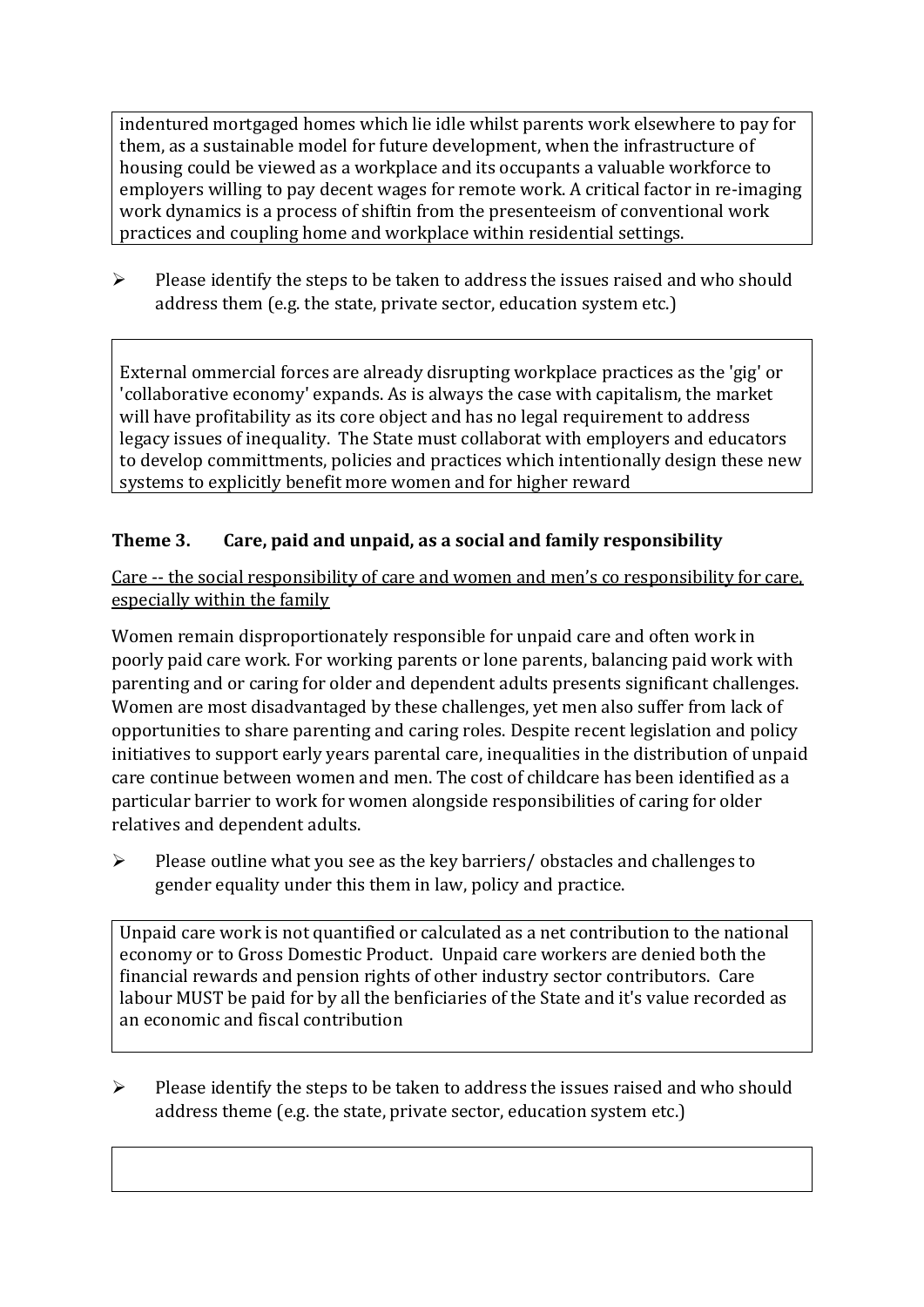All corporate bodies, the State, industry sectors and self-employed traders must pay a levy to finance wages for home based carers. Women are both the reproductive and prodcutive class which nurtures future workforces from which capitalists make profit and the State can sustain its processes and functions. Women can no longer be treated as unpaid surrogates for capitalists and state governers and must be paid a universal wage throughout their family caring years during which time pension contributions will be made on their behalf

## **Theme 4: Women's access to, and representation in, public life and decision making**

Ensure women's participation and representation in decision-making and leadership in the workplace, political and public life

Women are systematically underrepresented in leadership in [economic](https://eige.europa.eu/gender-equality-index/2019/compare-countries/power/2/bar) and [political](https://eige.europa.eu/gender-equality-index/2019/compare-countries/power/1/bar)  [decision-](https://eige.europa.eu/gender-equality-index/2019/compare-countries/power/1/bar)making. Despite the introduction of a candidate gender quota (through the system of party funding) for national political office, and [initiatives](https://betterbalance.ie/) to support women's access to corporate decision-making roles, men continue to dominate leadership positions. There are also issues to be considered around how media represents women and men.

- ➢ Please outline what you see as the key barriers/ obstacles and challenges to gender equality under this theme in law, policy and practice.
- ➢ Please identify the steps to be taken to address the issues raised and who should address them (e.g. the state, private sector, education system etc.)

## **5. Where does gender inequality impact most?**

To conclude we would be interested in your response to the following question: In which area do you think gender inequality matters most?

Please rank the following in order of importance, 1 being the most important:

| Paid work                | 2 |
|--------------------------|---|
| Home & family life       | 3 |
| Education                | 7 |
| Politics and public life | 5 |
| Media                    | 6 |